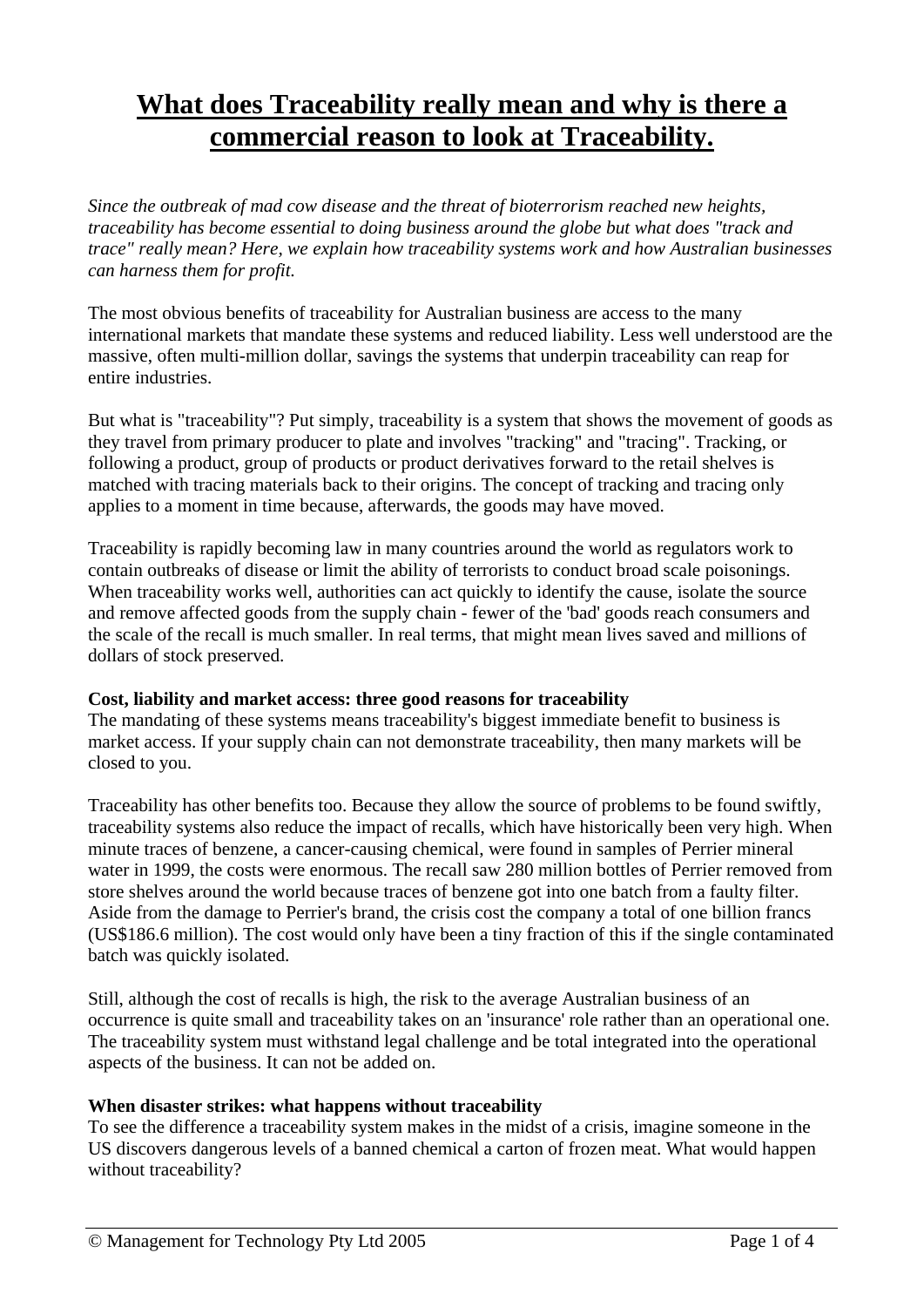First, all product from the shipment is tested. Of course, the shipper and plant supplying the product need to be informed. Because the product in a single shipment comes from several plants and carries many different production dates, this is time consuming.

Testing reveals several, but not all, of the cartons in the shipment were contaminated. The US authorities turn to the codes printed on the cartons, searching for a pattern. Batch codes might be too broad in the event of long production runs - serial numbers are more precise. They hope for codes that reveal the plant of origin and the dates of production.

Analysis of the codes shows the contaminated frozen meat came from one plant across a few production days but was over six months old. The chilled meat that was produced at the same time would all have been sold. Some of the company's product went into domestic meat pies and ground beef pizza topping.

The company faces a host of vital questions. Which production batches are affected, what recall protocol should be implemented and where have all the other cartons from the production dates gone? Does the company recall the tallow, meat meal, pet food and foetal blood?

Those same questions ripple along the supply chain. Distribution companies pick and send the meat products around the world. Whether each of them tracks the serial numbers or just the product types will be critical to the time taken to find the contaminated cartons.

### **The wash-up without traceability**

The company was placed into receivership the day after the problem was made public because it could not readily identify where the product had gone and which derivative products were affected. The product liability and recall costs were so high that it was no longer solvent.

As the problem spanned three consecutive production days, investigators suspect the cause was contaminated cattle. Because it was frozen and over six months old, trim was the only product available to test. The company determined that it was not all trim product but only random trim product from the production days. The NLIS tag records and the NVDs that related to the cattle shipments showed the 3000 cattle killed over the three problematic days were purchased from a saleyard, a feedlot and by direct consignment from 120 different properties. It appeared that the problem was only from a few cattle but it was impossible to say which of them.

### **How traceability systems help investigators find the cause and limit the damage**

The same scenario has a dramatically different conclusion when a traceability system is in place. Imagine this time the company uses GS1 bar codes with unique serial numbers and that each and every carton is scanned throughout the distribution channel. The product in question is identified by its GS1 bar codes and the specific production dates and times determined.

The affected product all came from one specific production line and different product lines were processing the same batch of cattle but the chemical was not found in any product from the other lines.

Reviewing the maintenance records for production equipment, the company discovers that a service had been completed on the one plastic bulk liner packaging machines for that line. The records reveal the batch codes of the materials used for the maintenance and show that a lubricant was used on the machine for producing the plastic carton liners. That lubricant batch was not used on any other machine.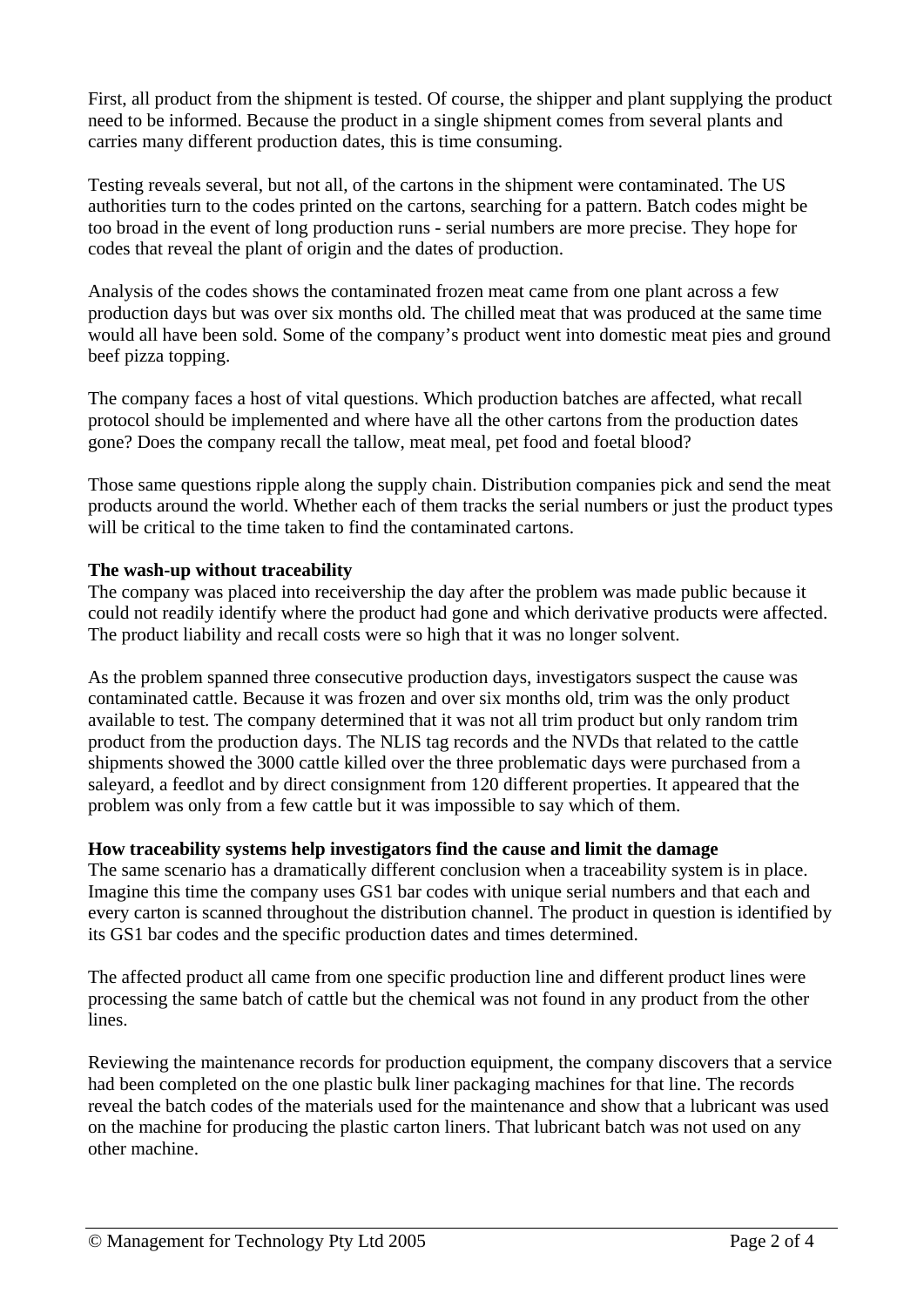The company's production records trace forward specific cartons of trim produced before and after the service. Some serial numbers are traced to cold storage facilities and cartons there are tested. Those produced before the maintenance were free from contamination, while those produced after the maintenance were contaminated. The lubricant brand, type and batch code are referred to the manufacturer, which acknowledged that the chemical is present in very small quantities in the lubricant. The meat processing company's insurance company takes legal action against the maintenance company and lubricant manufacturer for damages.

## **How traceability works: connecting data 'islands'**

The two examples illustrate why identification systems must be transparent along the supply chain. In the first scenario, the company believed that the contamination came from the cattle but did not have good enough systems to determine the real cause or adequately trace forward and track back to prove or disprove the source.

Effective traceability systems are based on common standards for codification/ numbering (product codes, serial number, product attributes), identification (bar coding, RFID, etc) and communication (electronic messaging, and so on) along the whole supply chain. In our hypothetical meat contamination case, the standards for codification and bar coding of the lubricant would be the same as for the cartons of meat or the veterinary drugs used on the cattle. If a single link in the supply chain uses proprietary or incompatible systems, crucial data will be lost.

### **The GS1 System: a global trading system ready-made for traceability**

For Australian industry, half the work involved in setting up traceability systems is already done. The GS1 set of identification standards used by millions of businesses worldwide across almost every industry sector is the ideal foundation for traceability.

While the grocery industry has relied on the GS1 System (previously known as EAN.UCC) for decades to speed products to its shelves, the use of common standards for codification, identification and communications is not widely used by the agricultural sector. Instead, many proprietary systems and methods compete for dominance. As far as agriculture is concerned, the first theoretical scenario is far closer to the truth than the second, successful, one.

The case for adoption of GS1 standards is strong: there are simply no other supply chain standards that can match their global level of daily use or implemented user base.

Livestock, meat and other agricultural commodities that have unique DNA fingerprints can be identified with even more precision than manufactured goods. With the correct application of the GS1 standards along the supply chain, we can determine the batches, groups, mobs and even specific cartons, carcases or individual animals that may be of interest or concern for the purpose of track forward and trace back. The adoption of sample collection at various operational stages in the supply chain would allow DNA finger printing methods to provide precise determination of specific traceability - a means of audit and validation of information-based track forward and trace back systems.

### **The key to cost-effective traceability**

Discussions about traceability often contrast the unrealistic cost of trying to track and trace everything all the time with very low cost systems that do not allow track and trace. In effect, this means a debate between the "pay now and save later" and the "save now and pay later" approaches.

It is realistic, however, to strike a balance between the two using the GS1 System. With its widespread adoption, agriculture would find itself with a traceability system that works and stands up to the scrutiny of international markets but that is also justifiable in terms of business savings.